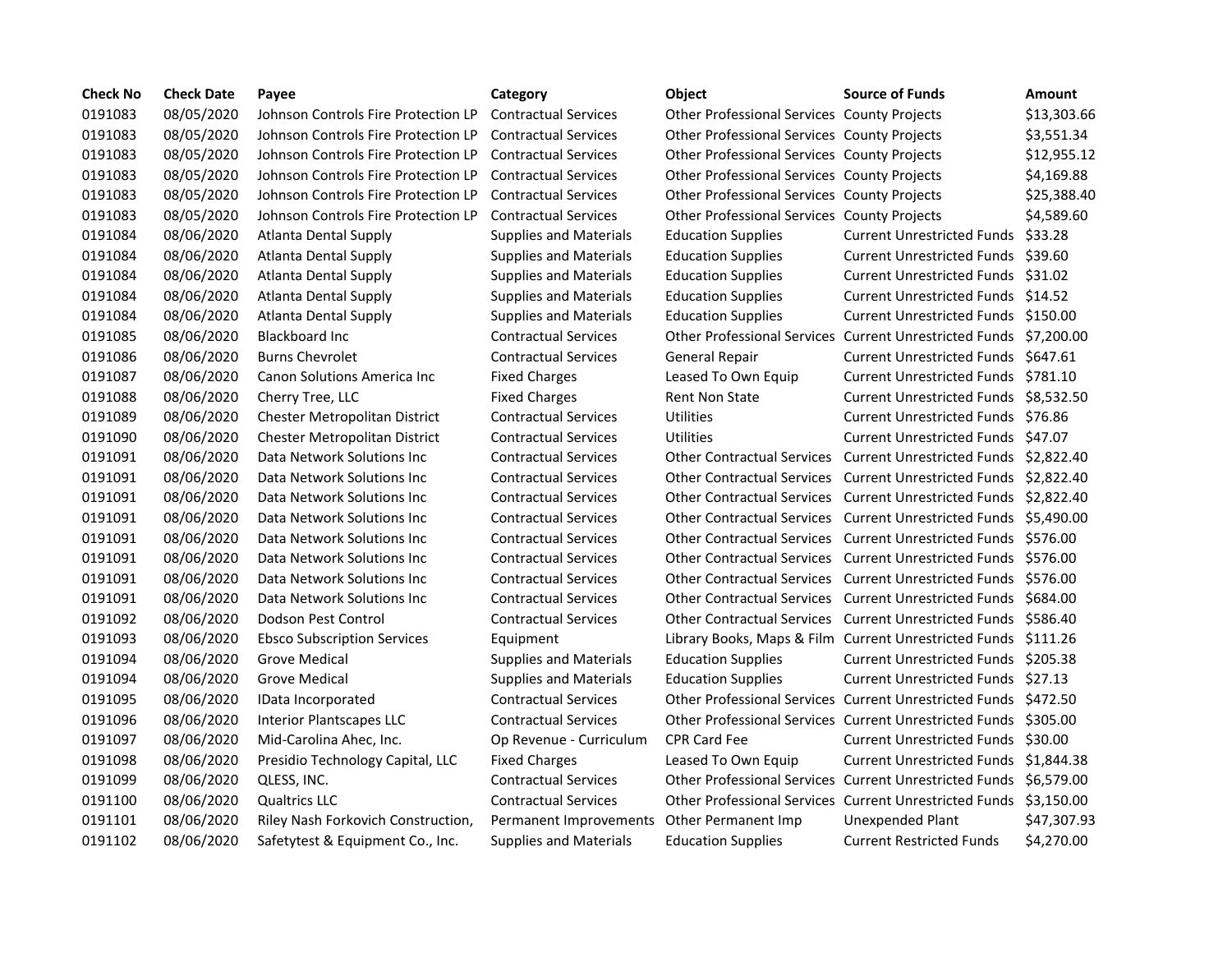| <b>Check No</b> | <b>Check Date</b> | Payee                                                  | Category                      | <b>Object</b>                     | <b>Source of Funds</b>                                            | <b>Amount</b> |
|-----------------|-------------------|--------------------------------------------------------|-------------------------------|-----------------------------------|-------------------------------------------------------------------|---------------|
| 0191102         | 08/06/2020        | Safetytest & Equipment Co., Inc.                       | <b>Supplies and Materials</b> | <b>Education Supplies</b>         | <b>Current Restricted Funds</b>                                   | \$4,375.00    |
| 0191102         | 08/06/2020        | Safetytest & Equipment Co., Inc.                       | <b>Supplies and Materials</b> | <b>Education Supplies</b>         | <b>Current Restricted Funds</b>                                   | \$970.00      |
| 0191102         | 08/06/2020        | Safetytest & Equipment Co., Inc.                       | <b>Supplies and Materials</b> | <b>Education Supplies</b>         | <b>Current Restricted Funds</b>                                   | \$900.00      |
| 0191102         | 08/06/2020        | Safetytest & Equipment Co., Inc.                       | <b>Supplies and Materials</b> | <b>Education Supplies</b>         | <b>Current Restricted Funds</b>                                   | \$900.00      |
| 0191102         | 08/06/2020        | Safetytest & Equipment Co., Inc.                       | <b>Supplies and Materials</b> | <b>Education Supplies</b>         | <b>Current Restricted Funds</b>                                   | \$402.30      |
| 0191102         | 08/06/2020        | Safetytest & Equipment Co., Inc.                       | <b>Supplies and Materials</b> | <b>Education Supplies</b>         | <b>Current Restricted Funds</b>                                   | $$-0.02$      |
| 0191102         | 08/06/2020        | Safetytest & Equipment Co., Inc.                       | <b>Supplies and Materials</b> | <b>Education Supplies</b>         | <b>Current Restricted Funds</b>                                   | \$231.54      |
| 0191102         | 08/06/2020        | Safetytest & Equipment Co., Inc.                       | <b>Supplies and Materials</b> | <b>Education Supplies</b>         | <b>Current Restricted Funds</b>                                   | \$96.72       |
| 0191102         | 08/06/2020        | Safetytest & Equipment Co., Inc.                       | <b>Supplies and Materials</b> | <b>Education Supplies</b>         | <b>Current Restricted Funds</b>                                   | \$215.22      |
| 0191102         | 08/06/2020        | Safetytest & Equipment Co., Inc.                       | <b>Supplies and Materials</b> | <b>Education Supplies</b>         | <b>Current Restricted Funds</b>                                   | \$229.14      |
| 0191102         | 08/06/2020        | Safetytest & Equipment Co., Inc.                       | <b>Supplies and Materials</b> | <b>Education Supplies</b>         | <b>Current Restricted Funds</b>                                   | \$76.74       |
| 0191102         | 08/06/2020        | Safetytest & Equipment Co., Inc.                       | <b>Supplies and Materials</b> | <b>Education Supplies</b>         | <b>Current Restricted Funds</b>                                   | \$64.08       |
| 0191102         | 08/06/2020        | Safetytest & Equipment Co., Inc.                       | <b>Supplies and Materials</b> | <b>Education Supplies</b>         | <b>Current Restricted Funds</b>                                   | \$240.30      |
| 0191102         | 08/06/2020        | Safetytest & Equipment Co., Inc.                       | <b>Supplies and Materials</b> | <b>Education Supplies</b>         | <b>Current Restricted Funds</b>                                   | \$1,750.00    |
| 0191102         | 08/06/2020        | Safetytest & Equipment Co., Inc.                       | <b>Supplies and Materials</b> | <b>Education Supplies</b>         | <b>Current Restricted Funds</b>                                   | \$175.50      |
| 0191102         | 08/06/2020        | Safetytest & Equipment Co., Inc.                       | <b>Supplies and Materials</b> | <b>Education Supplies</b>         | <b>Current Restricted Funds</b>                                   | \$3,092.70    |
| 0191102         | 08/06/2020        | Safetytest & Equipment Co., Inc.                       | <b>Supplies and Materials</b> | <b>Education Supplies</b>         | <b>Current Restricted Funds</b>                                   | \$205.50      |
| 0191102         | 08/06/2020        | Safetytest & Equipment Co., Inc.                       | <b>Supplies and Materials</b> | <b>Education Supplies</b>         | <b>Current Restricted Funds</b>                                   | \$29.10       |
| 0191103         | 08/06/2020        | Katherine R. Simpson                                   | <b>Contractual Services</b>   |                                   | Other Professional Services Current Unrestricted Funds            | \$6,700.00    |
| 0191104         | 08/06/2020        | Softdocs Inc                                           | <b>Contractual Services</b>   |                                   | Other Contractual Services Current Unrestricted Funds             | \$3,824.00    |
| 0191105         | 08/06/2020        | <b>Tiber Creek Consulting</b>                          | Equipment                     | <b>Educational Equipment</b>      | <b>Current Restricted Funds</b>                                   | \$15,235.02   |
| 0191106         | 08/06/2020        | Waste Management of the Carolinas Contractual Services |                               | <b>Other Contractual Services</b> | Current Unrestricted Funds \$469.96                               |               |
| 0191107         | 08/06/2020        | <b>West Group</b>                                      | Equipment                     |                                   | Library Books, Maps & Film Current Unrestricted Funds \$731.10    |               |
| 0191107         | 08/06/2020        | <b>West Group</b>                                      | Equipment                     |                                   | Library Books, Maps & Film Current Unrestricted Funds \$731.10    |               |
| 0191110         | 08/06/2020        | Cox's Rock Hill Inc                                    | <b>Contractual Services</b>   |                                   | Other Professional Services Current Unrestricted Funds \$3,370.00 |               |
| 0191110         | 08/06/2020        | Cox's Rock Hill Inc                                    | <b>Contractual Services</b>   |                                   | Other Professional Services Current Unrestricted Funds \$1,820.00 |               |
| 0191132         | 08/13/2020        | <b>Accreditation Council for Business</b>              | <b>Fixed Charges</b>          | Dues & Membership Fees            | Current Unrestricted Funds \$2,950.00                             |               |
| 0191133         | 08/13/2020        | Carolina Golf Cars                                     | <b>Contractual Services</b>   | <b>General Repair</b>             | Current Unrestricted Funds \$1,281.28                             |               |
| 0191134         | 08/13/2020        | Dell Computer Corporation                              | <b>Contractual Services</b>   |                                   | Other Professional Services Current Unrestricted Funds \$879.16   |               |
| 0191134         | 08/13/2020        | Dell Computer Corporation                              | <b>Contractual Services</b>   |                                   | Other Professional Services Current Unrestricted Funds \$1,794.93 |               |
| 0191134         | 08/13/2020        | Dell Computer Corporation                              | <b>Contractual Services</b>   |                                   | Other Professional Services Current Unrestricted Funds \$185.00   |               |
| 0191134         | 08/13/2020        | Dell Computer Corporation                              | <b>Contractual Services</b>   |                                   | Other Professional Services Current Unrestricted Funds \$1,738.00 |               |
| 0191134         | 08/13/2020        | Dell Computer Corporation                              | <b>Contractual Services</b>   |                                   | Other Professional Services Current Unrestricted Funds \$4,125.00 |               |
| 0191135         | 08/13/2020        | Ferrilli                                               | <b>Contractual Services</b>   |                                   | Other Professional Services Current Unrestricted Funds \$145.00   |               |
| 0191136         | 08/13/2020        | <b>Gruber Power Services</b>                           | <b>Contractual Services</b>   |                                   | Other Contractual Services Current Unrestricted Funds \$1,603.68  |               |
| 0191136         | 08/13/2020        | <b>Gruber Power Services</b>                           | <b>Contractual Services</b>   |                                   | Other Contractual Services Current Unrestricted Funds \$-1.43     |               |
| 0191137         | 08/13/2020        | S C Association of Technical Colleg                    | <b>Fixed Charges</b>          | Dues & Membership Fees            | Current Unrestricted Funds \$9,950.30                             |               |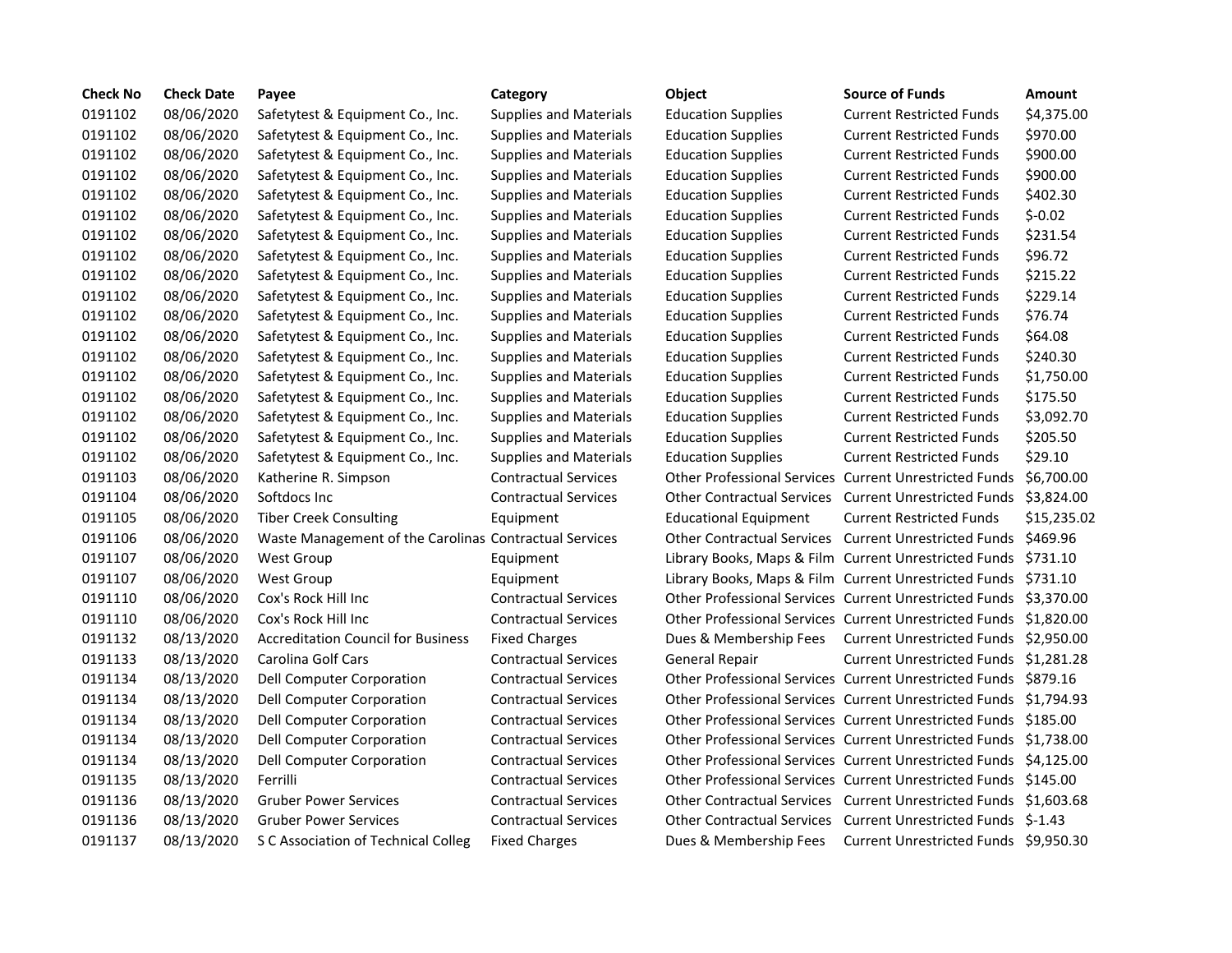| <b>Check No</b> | <b>Check Date</b> | Payee                              |
|-----------------|-------------------|------------------------------------|
| 0191138         | 08/13/2020        | U.S. Postal Service                |
| 0191139         | 08/13/2020        | World Design Marketing             |
| 0191140         | 08/13/2020        | <b>Bank of America</b>             |
| 0191142         | 08/20/2020        | <b>Business Card</b>               |
| 0191143         | 08/20/2020        | <b>Business Card</b>               |
| 0191143         | 08/20/2020        | <b>Business Card</b>               |
| 0191143         | 08/20/2020        | <b>Business Card</b>               |
| 0191144         | 08/20/2020        | <b>Canon Solutions America Inc</b> |
| 0191145         | 08/20/2020        | Carolina Elevator Service Inc      |
| 0191147         | 08/20/2020        | Chester Metropolitan District      |
| 0191148         | 08/20/2020        | DXC Technology Services LLC        |
| 0191149         | 08/20/2020        | Eagle Wood, Inc                    |
| 0191150         | 08/20/2020        | <b>Ellucian Inc</b>                |
| 0191150         | 08/20/2020        | <b>Ellucian Inc</b>                |
| 0191151         | 08/20/2020        | <b>Ellucian Inc</b>                |
| 0191151         | 08/20/2020        | Ellucian Inc                       |
| 0191151         | 08/20/2020        | <b>Ellucian Inc</b>                |
| 0191152         | 08/20/2020        | ESP Associates, Inc.               |
| 0191152         | 08/20/2020        | ESP Associates, Inc.               |
| 0191153         | 08/20/2020        | Forrest T Jones & Company, Inc.    |
| 0191154         | 08/20/2020        | Grove Medical                      |
| 0191154         | 08/20/2020        | <b>Grove Medical</b>               |
| 0191159         | 08/20/2020        | IData Incorporated                 |
| 0191159         | 08/20/2020        | IData Incorporated                 |
| 0191159         | 08/20/2020        | IData Incorporated                 |
| 0191162         | 08/20/2020        | ManagedPrint Inc                   |
| 0191163         | 08/20/2020        | Mid-Carolina Ahec, Inc.            |
| 0191164         | 08/20/2020        | Mid-Carolina Ahec, Inc.            |
| 0191164         | 08/20/2020        | Mid-Carolina Ahec, Inc.            |
| 0191167         | 08/20/2020        | <b>Porter Paints</b>               |
| 0191167         | 08/20/2020        | <b>Porter Paints</b>               |
| 0191167         | 08/20/2020        | <b>Porter Paints</b>               |
| 0191168         | 08/20/2020        | Presidio Technology Capital, LLC   |
| 0191169         | 08/20/2020        | Protrain Llc                       |
| 0191170         | 08/20/2020        | Salesforce.org                     |
| 0191170         | 08/20/2020        | Salesforce.org                     |
| 0191170         | 08/20/2020        | Salesforce.org                     |

## **Check No Check Date Payee Category Object Source of Funds Amount** Contractual Services Printing Current Unrestricted Funds \$99.36 08/13/2020 World Design Marketing Contractual Services Other Professional Services Current Unrestricted Funds \$5,400.00 08/13/2020 Bank of America Current Liabilities A/P Bank of America Current Unrestricted Funds \$97,640.64 08/20/2020 Business Card Supplies and Materials Office Supplies Current Unrestricted Funds \$37.94 08/20/2020 Business Card Supplies and Materials Food Supplies Current Unrestricted Funds \$143.75 08/20/2020 Business Card Supplies and Materials Food Supplies Current Unrestricted Funds \$420.00 08/20/2020 Business Card Supplies and Materials Other Supplies Unexpended Plant \$3,600.45 Fixed Charges **Rental Other** Current Unrestricted Funds \$54.26 08/20/2020 Carolina Elevator Service Inc Contractual Services Other Contractual Services Current Unrestricted Funds \$423.14 08/20/2020 Chester Metropolitan District Contractual Services Utilities Current Unrestricted Funds \$964.28 08/20/2020 DXC Technology Services LLC Contractual Services Other Contractual Services Current Unrestricted Funds \$719.87 Permanent Improvements Other Permanent Imp Unexpended Plant \$119,433.25 08/20/2020 Ellucian Inc Contractual Services Other Professional Services Current Unrestricted Funds \$4,800.00 08/20/2020 Ellucian Inc Contractual Services Other Professional Services Current Unrestricted Funds \$-606.25 08/20/2020 Ellucian Inc Contractual Services Other Professional Services Current Unrestricted Funds \$50,400.00 08/20/2020 Ellucian Inc Contractual Services Other Professional Services Current Unrestricted Funds \$3,240.00 08/20/2020 Ellucian Inc Contractual Services Other Professional Services Current Unrestricted Funds \$8,100.00 Permanent Improvements Fees, Arch, Eng & Other Unexpended Plant \$2,057.50 Permanent Improvements Reimbursables **End Associates** Unexpended Plant \$121.80 08/20/2020 Forrest T Jones & Company, Inc. Contractual Services Other Professional Services Current Unrestricted Funds \$275.40 08/20/2020 Grove Medical Supplies and Materials Education Supplies Current Unrestricted Funds \$716.03 08/20/2020 Grove Medical Supplies and Materials Education Supplies Current Unrestricted Funds \$873.38 08/20/2020 IData Incorporated Contractual Services Other Professional Services Current Unrestricted Funds \$438.75 08/20/2020 IData Incorporated Contractual Services Other Professional Services Current Unrestricted Funds \$202.50 08/20/2020 IData Incorporated Contractual Services Other Professional Services Current Unrestricted Funds \$438.75 08/20/2020 ManagedPrint Inc Contractual Services Printing Current Unrestricted Funds \$200.19 Op Revenue - Curriculum CPR Card Fee Current Unrestricted Funds \$5.00 08/20/2020 Mid-Carolina Ahec, Inc. Contractual Services Other Professional Services Current Unrestricted Funds \$240.00 08/20/2020 Mid-Carolina Ahec, Inc. Contractual Services Other Professional Services Current Unrestricted Funds \$5.00 08/20/2020 Porter Paints Contractual Services General Repair Current Unrestricted Funds \$182.95 08/20/2020 Porter Paints Contractual Services General Repair Current Unrestricted Funds \$390.25 Contractual Services General Repair Current Unrestricted Funds \$24.81 Fixed Charges **Example 2018** Leased To Own Equip Current Unrestricted Funds \$1,844.38 08/20/2020 Protrain Llc Contractual Services Other Professional Services Current Unrestricted Funds \$9,117.45 08/20/2020 Salesforce.org Contractual Services Other Professional Services Current Unrestricted Funds \$1,320.00 08/20/2020 Salesforce.org Contractual Services Other Professional Services Current Unrestricted Funds \$945.00 08/20/2020 Salesforce.org Contractual Services Other Professional Services Current Unrestricted Funds \$125.04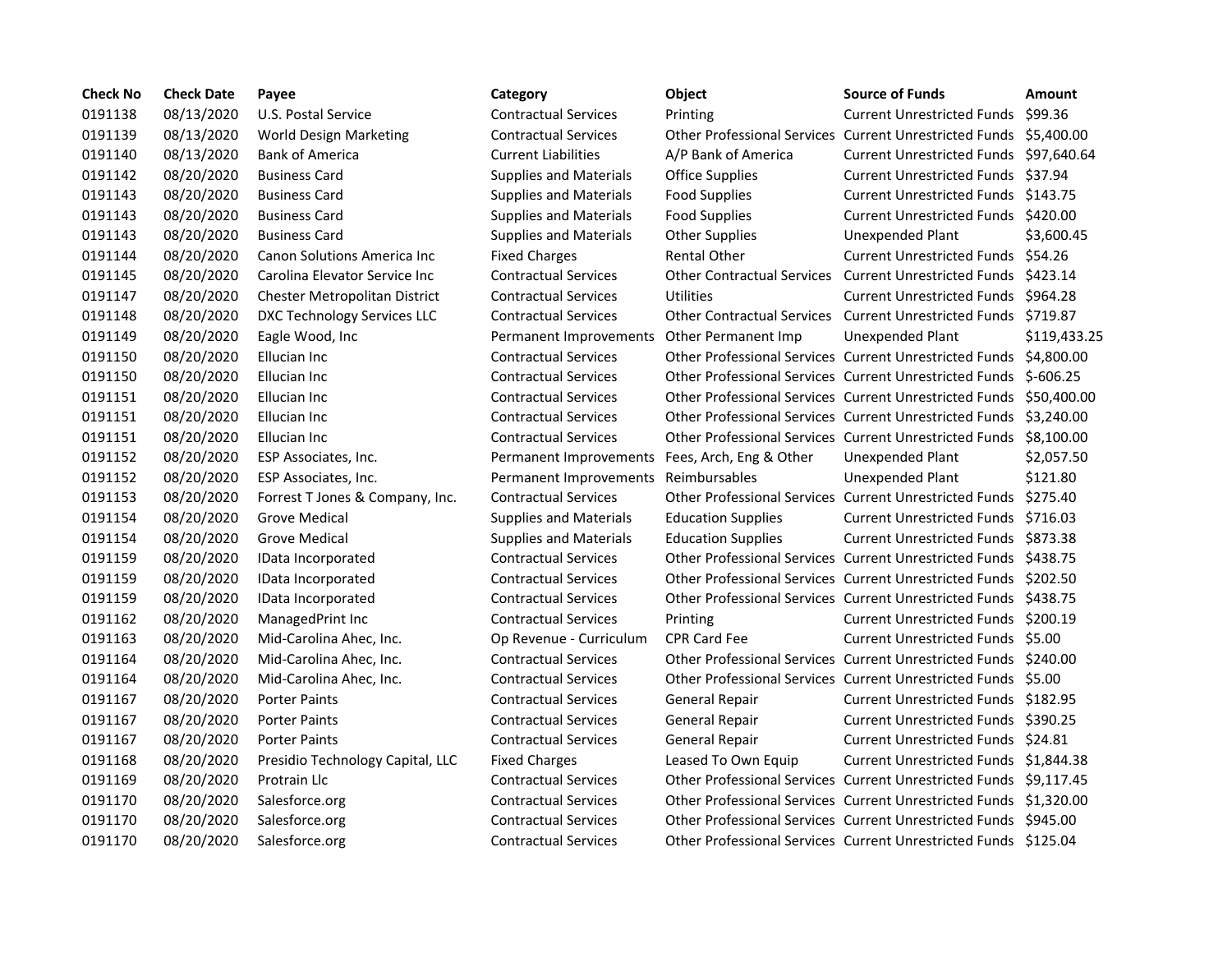| <b>Check No</b> | <b>Check Date</b> | Payee                                                      | Category                      | <b>Object</b>                                                                  | <b>Source of Funds</b>                                            | Amount      |
|-----------------|-------------------|------------------------------------------------------------|-------------------------------|--------------------------------------------------------------------------------|-------------------------------------------------------------------|-------------|
| 0191173         | 08/20/2020        | <b>Symplicity Corporation</b>                              | <b>Contractual Services</b>   |                                                                                | Other Contractual Services Current Unrestricted Funds \$2,326.08  |             |
| 0191173         | 08/20/2020        | <b>Symplicity Corporation</b>                              | <b>Contractual Services</b>   | <b>Other Contractual Services</b>                                              | Current Unrestricted Funds \$581.52                               |             |
| 0191178         | 08/20/2020        | Caretaker Management Service Inc                           | <b>Contractual Services</b>   | <b>Other Contractual Services</b>                                              | Current Unrestricted Funds \$1,500.00                             |             |
| 0191178         | 08/20/2020        | Caretaker Management Service Inc                           | <b>Contractual Services</b>   | <b>Other Contractual Services</b>                                              | Current Unrestricted Funds \$400.00                               |             |
| 0191178         | 08/20/2020        | Caretaker Management Service Inc                           | <b>Contractual Services</b>   |                                                                                | Other Professional Services Current Unrestricted Funds \$450.00   |             |
| 0191183         | 08/27/2020        | Carolina International Trucks, Inc.                        | <b>Current Assets</b>         | <b>Prepaid Expenses</b>                                                        | Current Unrestricted Funds \$42,230.19                            |             |
| 0191184         | 08/27/2020        | Adams Outdoor Advertising of Nc                            | <b>Contractual Services</b>   | Advertising                                                                    | Current Unrestricted Funds \$1,050.00                             |             |
| 0191184         | 08/27/2020        | Adams Outdoor Advertising of Nc                            | <b>Contractual Services</b>   | Advertising                                                                    | Current Unrestricted Funds \$2,000.00                             |             |
| 0191185         | 08/27/2020        | Airgas Usa, Llc                                            | <b>Supplies and Materials</b> | <b>Education Supplies</b>                                                      | Current Unrestricted Funds \$23.88                                |             |
| 0191186         | 08/27/2020        | American Society of Radiologic Tech Supplies and Materials |                               | <b>Education Supplies</b>                                                      | Current Unrestricted Funds \$799.00                               |             |
| 0191187         | 08/27/2020        | Jack L. Anthony, JR                                        | <b>Contractual Services</b>   |                                                                                | Other Professional Services Current Unrestricted Funds \$3,500.00 |             |
| 0191188         | 08/27/2020        | Barnes and Noble College Bookstore Current Liabilities     |                               |                                                                                | A/P Student Barnes & Noble Current Unrestricted Funds \$846.98    |             |
| 0191189         | 08/27/2020        | Barnes and Noble College Bookstore Current Liabilities     |                               |                                                                                | A/P College Barnes & Noble Current Unrestricted Funds \$252.30    |             |
| 0191190         | 08/27/2020        | Bouley Printing Co. Inc.                                   | <b>Contractual Services</b>   | Advertising                                                                    | Current Unrestricted Funds \$447.23                               |             |
| 0191191         | 08/27/2020        | Canon Solutions America Inc                                | <b>Supplies and Materials</b> | <b>Photocopy Supplies</b>                                                      | Current Unrestricted Funds \$170.64                               |             |
| 0191191         | 08/27/2020        | <b>Canon Solutions America Inc.</b>                        | <b>Supplies and Materials</b> | <b>Photocopy Supplies</b>                                                      | Current Unrestricted Funds \$8.16                                 |             |
| 0191192         | 08/27/2020        | <b>Carrier Corporation</b>                                 | <b>Contractual Services</b>   | <b>Other Professional Services</b>                                             | Current Unrestricted Funds \$3,324.00                             |             |
| 0191193         | 08/27/2020        | Carrier Enterprises, LLC - CSE                             | <b>Contractual Services</b>   | <b>General Repair</b>                                                          | Current Unrestricted Funds \$-42.80                               |             |
| 0191193         | 08/27/2020        | Carrier Enterprises, LLC - CSE                             | <b>Contractual Services</b>   | <b>General Repair</b>                                                          | Current Unrestricted Funds \$0.00                                 |             |
| 0191193         | 08/27/2020        | Carrier Enterprises, LLC - CSE                             | <b>Contractual Services</b>   | <b>General Repair</b>                                                          | Current Unrestricted Funds \$-0.14                                |             |
| 0191193         | 08/27/2020        | Carrier Enterprises, LLC - CSE                             | <b>Contractual Services</b>   | General Repair                                                                 | Current Unrestricted Funds \$1,755.00                             |             |
| 0191193         | 08/27/2020        | Carrier Enterprises, LLC - CSE                             | <b>Contractual Services</b>   | General Repair                                                                 | Current Unrestricted Funds \$2.00                                 |             |
| 0191193         | 08/27/2020        | Carrier Enterprises, LLC - CSE                             | <b>Contractual Services</b>   | General Repair                                                                 | Current Unrestricted Funds \$474.00                               |             |
| 0191193         | 08/27/2020        | Carrier Enterprises, LLC - CSE                             | <b>Contractual Services</b>   | General Repair                                                                 | Current Unrestricted Funds \$53.00                                |             |
| 0191193         | 08/27/2020        | Carrier Enterprises, LLC - CSE                             | <b>Contractual Services</b>   | General Repair                                                                 | Current Unrestricted Funds \$103.00                               |             |
| 0191194         | 08/27/2020        | <b>Chester County Government</b>                           | <b>Contractual Services</b>   | <b>Other Contractual Services</b>                                              | Current Unrestricted Funds \$215.00                               |             |
| 0191195         | 08/27/2020        | Clover Learning Inc.                                       | <b>Fixed Charges</b>          | Dues & Membership Fees                                                         | Current Unrestricted Funds \$3,400.00                             |             |
| 0191196         | 08/27/2020        | Dade Paper and Bag Co                                      | <b>Supplies and Materials</b> | Janitorial Supplies                                                            | Current Unrestricted Funds \$1,381.25                             |             |
| 0191197         | 08/27/2020        | Data Network Solutions Inc                                 |                               | Current Restricted Revenue Current Restricted Revenue Current Restricted Funds |                                                                   | \$21,299.91 |
| 0191198         | 08/27/2020        | Dell Computer Corporation                                  | Equipment                     | <b>Educational Equipment</b>                                                   | <b>Current Restricted Funds</b>                                   | \$34,727.89 |
| 0191198         | 08/27/2020        | Dell Computer Corporation                                  | Equipment                     | <b>Educational Equipment</b>                                                   | <b>Current Restricted Funds</b>                                   | \$422.11    |
| 0191198         | 08/27/2020        | Dell Computer Corporation                                  | <b>Supplies and Materials</b> | <b>Education Supplies</b>                                                      | <b>Current Unrestricted Funds</b>                                 | \$0.01      |
| 0191198         | 08/27/2020        | Dell Computer Corporation                                  | Equipment                     | <b>Educational Equipment</b>                                                   | <b>Current Restricted Funds</b>                                   | \$4,180.00  |
| 0191198         | 08/27/2020        | Dell Computer Corporation                                  | Equipment                     | <b>Educational Equipment</b>                                                   | <b>Current Restricted Funds</b>                                   | \$826.31    |
| 0191198         | 08/27/2020        | Dell Computer Corporation                                  | Equipment                     | <b>Educational Equipment</b>                                                   | <b>Current Restricted Funds</b>                                   | \$3,488.21  |
| 0191198         | 08/27/2020        | Dell Computer Corporation                                  | Equipment                     | <b>Educational Equipment</b>                                                   | <b>Current Restricted Funds</b>                                   | \$254.03    |
| 0191198         | 08/27/2020        | Dell Computer Corporation                                  | Equipment                     | Educational Equipment                                                          | <b>Current Restricted Funds</b>                                   | \$265.24    |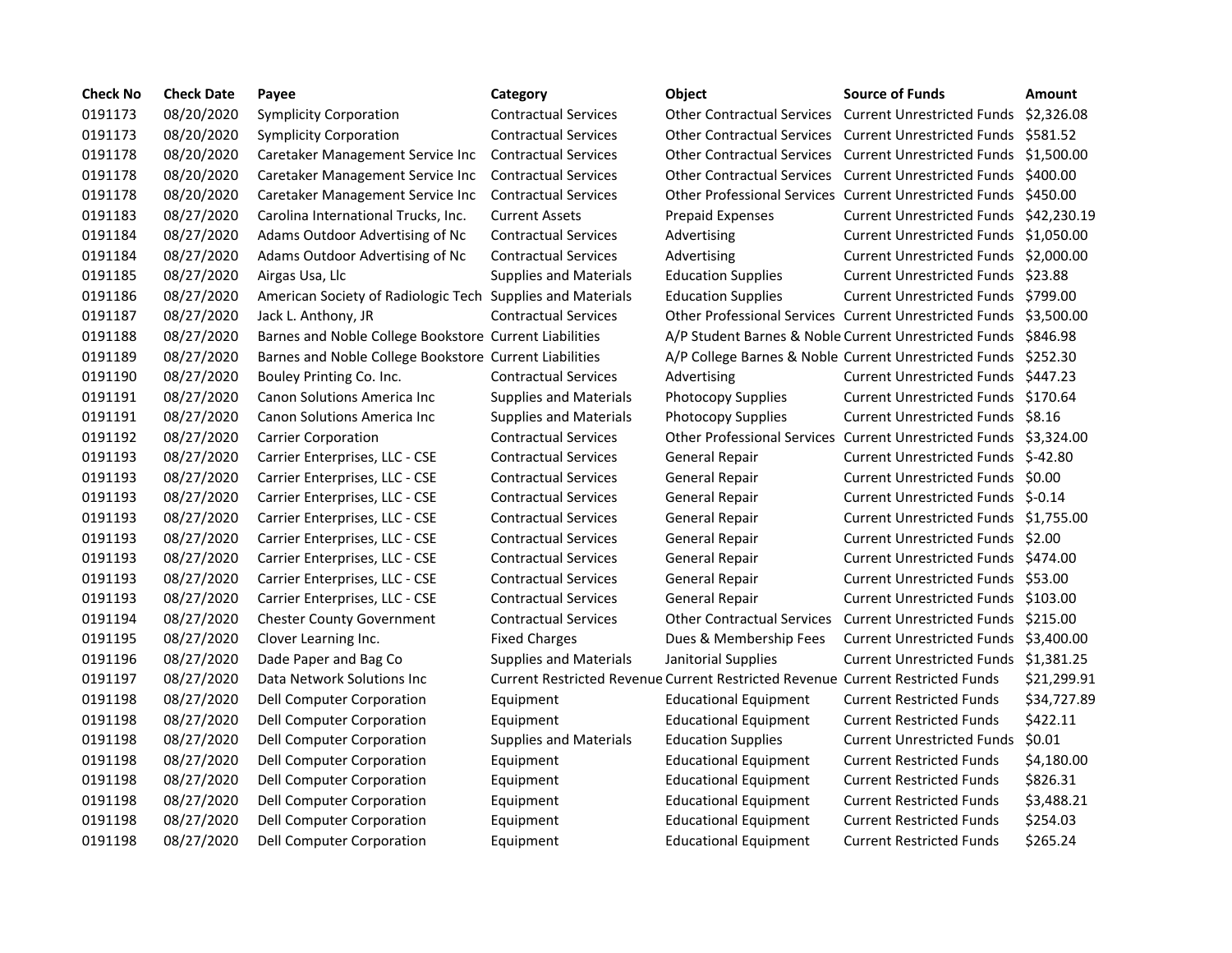| <b>Check No</b> | <b>Check Date</b> | Payee                         | Category                      | Object                       | <b>Source of Funds</b>                                           | <b>Amount</b> |
|-----------------|-------------------|-------------------------------|-------------------------------|------------------------------|------------------------------------------------------------------|---------------|
| 0191198         | 08/27/2020        | Dell Computer Corporation     | Equipment                     | <b>Educational Equipment</b> | <b>Current Restricted Funds</b>                                  | \$253.84      |
| 0191199         | 08/27/2020        | Dell Computer Corporation     | <b>Supplies and Materials</b> | <b>Education Supplies</b>    | <b>Current Unrestricted Funds</b>                                | \$0.02        |
| 0191199         | 08/27/2020        | Dell Computer Corporation     | <b>Supplies and Materials</b> | <b>Education Supplies</b>    | Current Unrestricted Funds \$13.96                               |               |
| 0191199         | 08/27/2020        | Dell Computer Corporation     | <b>Supplies and Materials</b> | <b>Education Supplies</b>    | Current Unrestricted Funds \$1,752.4                             |               |
| 0191199         | 08/27/2020        | Dell Computer Corporation     | <b>Supplies and Materials</b> | <b>Education Supplies</b>    | <b>Current Unrestricted Funds</b>                                | \$65.00       |
| 0191199         | 08/27/2020        | Dell Computer Corporation     | <b>Supplies and Materials</b> | <b>Education Supplies</b>    | <b>Current Unrestricted Funds</b>                                | \$224.99      |
| 0191199         | 08/27/2020        | Dell Computer Corporation     | <b>Supplies and Materials</b> | <b>Education Supplies</b>    | Current Unrestricted Funds \$39.00                               |               |
| 0191199         | 08/27/2020        | Dell Computer Corporation     | <b>Supplies and Materials</b> | <b>Education Supplies</b>    | Current Unrestricted Funds \$220.00                              |               |
| 0191199         | 08/27/2020        | Dell Computer Corporation     | <b>Supplies and Materials</b> | <b>Education Supplies</b>    | <b>Current Unrestricted Funds</b>                                | \$13.37       |
| 0191200         | 08/27/2020        | <b>Grove Medical</b>          | <b>Supplies and Materials</b> | <b>Education Supplies</b>    | Current Unrestricted Funds \$2,970.0                             |               |
| 0191201         | 08/27/2020        | The Honey Baked Ham Co #1543  | <b>Supplies and Materials</b> | <b>Food Supplies</b>         | Current Unrestricted Funds \$153.52                              |               |
| 0191202         | 08/27/2020        | Interstate Supply Company Inc | <b>Supplies and Materials</b> | <b>Other Supplies</b>        | Current Unrestricted Funds \$159.43                              |               |
| 0191203         | 08/27/2020        | Jenny Linich Real Estate, LLC | <b>Contractual Services</b>   |                              | Other Professional Services Current Unrestricted Funds \$1,200.0 |               |
| 0191204         | 08/27/2020        | Mid-Carolina Ahec, Inc.       | <b>Contractual Services</b>   |                              | Other Professional Services Current Unrestricted Funds \$25.00   |               |
| 0191205         | 08/27/2020        | Softdocs Inc                  | <b>Contractual Services</b>   |                              | Other Contractual Services Current Unrestricted Funds \$815.00   |               |
| 0191206         | 08/27/2020        | U.S. Postal Service           | <b>Supplies and Materials</b> | Postage                      | Current Unrestricted Funds \$202.40                              |               |
| 0191207         | 08/27/2020        | U.S. Postal Service           | <b>Supplies and Materials</b> | Postage                      | Current Unrestricted Funds \$300.00                              |               |
| 0191208         | 08/27/2020        | United Refrigeration Inc      | <b>Contractual Services</b>   | General Repair               | Current Unrestricted Funds \$247.35                              |               |
| 0191213         | 08/27/2020        | Cengage Learning Inc          | Equipment                     |                              | Library Books, Maps & Film Current Unrestricted Funds \$1,765.1  |               |
| 0191213         | 08/27/2020        | Cengage Learning Inc          | Equipment                     |                              | Library Books, Maps & Film Current Unrestricted Funds \$2,355.1  |               |
| 0191213         | 08/27/2020        | Cengage Learning Inc          | Equipment                     |                              | Library Books, Maps & Film Current Unrestricted Funds \$2,034.7  |               |
| E0009193        | 08/06/2020        | <b>YTC Employee</b>           | Travel                        | In State Priv Auto           | Current Unrestricted Funds \$107.74                              |               |
| E0009194        | 08/06/2020        | <b>YTC Employee</b>           | <b>Supplies and Materials</b> | <b>Other Supplies</b>        | Current Unrestricted Funds \$106.74                              |               |
| E0009194        | 08/06/2020        | <b>YTC Employee</b>           | Travel                        | Out of State Meals           | Current Unrestricted Funds \$100.00                              |               |
| E0009195        | 08/06/2020        | <b>YTC Employee</b>           | Travel                        | Out of State Meals           | Current Unrestricted Funds \$59.00                               |               |
| E0009195        | 08/06/2020        | <b>YTC Employee</b>           | Travel                        | Out of State Priv Auto       | Current Unrestricted Funds \$19.98                               |               |
| E0009196        | 08/06/2020        | <b>YTC Employee</b>           | Travel                        | In State Priv Auto           | Current Unrestricted Funds \$24.84                               |               |
| E0009197        | 08/06/2020        | <b>YTC Employee</b>           | Travel                        | Out of State Priv Auto       | Current Unrestricted Funds \$129.60                              |               |
| E0009198        | 08/06/2020        | <b>YTC Employee</b>           | Travel                        | Out of State Meals           | Current Unrestricted Funds \$25.00                               |               |
| E0009198        | 08/06/2020        | <b>YTC Employee</b>           | Travel                        | Out of State Priv Auto       | Current Unrestricted Funds \$19.98                               |               |
| E0009199        | 08/06/2020        | <b>YTC Employee</b>           | Travel                        | Out of State Priv Auto       | Current Unrestricted Funds \$38.88                               |               |
| E0009199        | 08/06/2020        | <b>YTC Employee</b>           | Travel                        | Out of State Air Trans       | Current Unrestricted Funds \$60.00                               |               |
| E0009199        | 08/06/2020        | <b>YTC Employee</b>           | Travel                        | Out of State Other Trans     | Current Unrestricted Funds \$252.90                              |               |
| E0009199        | 08/06/2020        | <b>YTC Employee</b>           | Travel                        | Out of State Misc Travel     | Current Unrestricted Funds \$55.00                               |               |
| E0009199        | 08/06/2020        | <b>YTC Employee</b>           | Travel                        | <b>Out of State Meals</b>    | Current Unrestricted Funds \$103.87                              |               |
| E0009200        | 08/06/2020        | <b>YTC Employee</b>           | Travel                        | In State Priv Auto           | Current Unrestricted Funds \$84.01                               |               |
| E0009201        | 08/06/2020        | <b>YTC Employee</b>           | Travel                        | <b>Out of State Meals</b>    | Current Unrestricted Funds \$85.00                               |               |